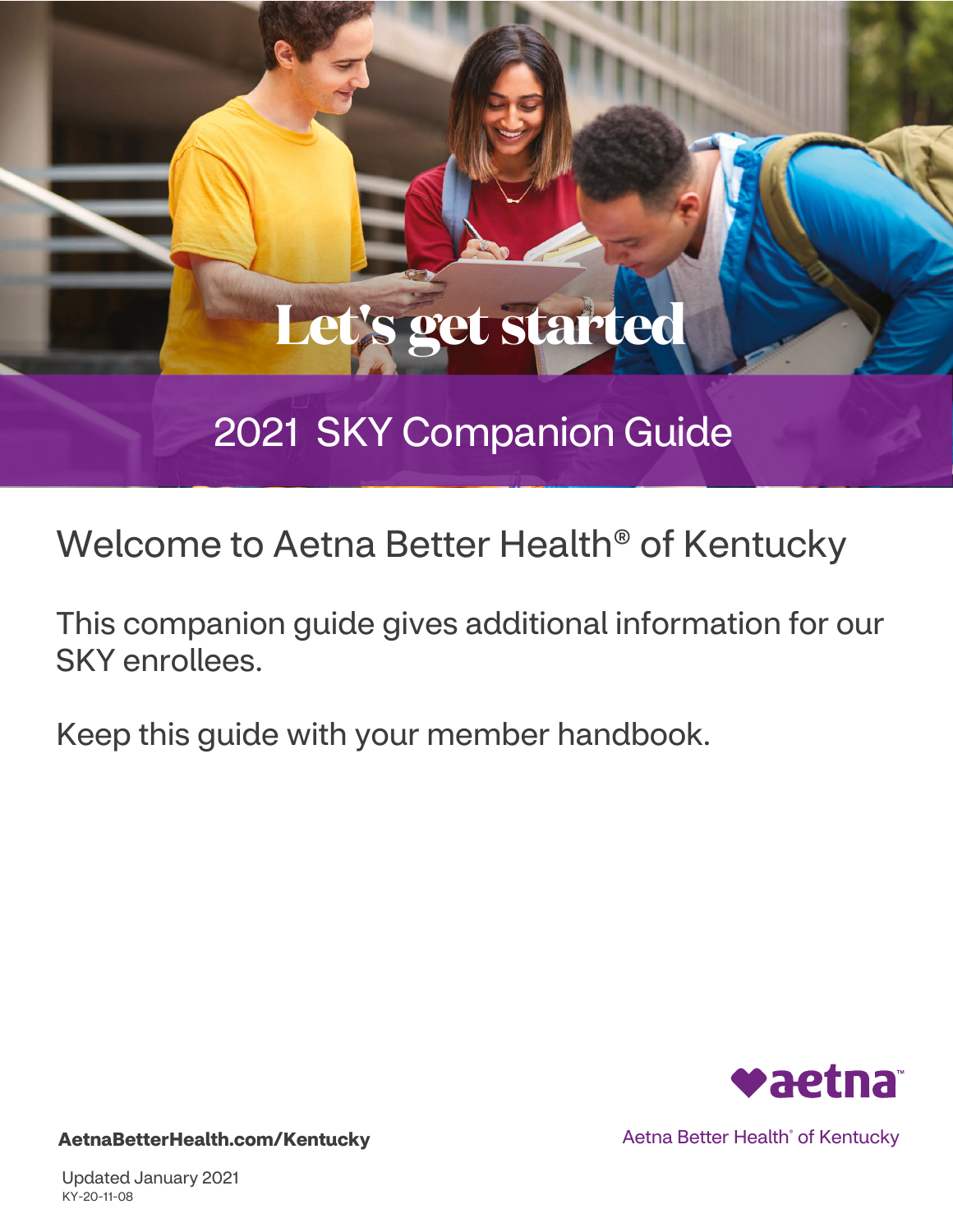## **Table of Contents**

| Roles of DCBS and DJJ in consenting to Juvenile Justice Members' Health Care services  3 |  |
|------------------------------------------------------------------------------------------|--|
|                                                                                          |  |
|                                                                                          |  |
|                                                                                          |  |
|                                                                                          |  |
|                                                                                          |  |
|                                                                                          |  |
|                                                                                          |  |
|                                                                                          |  |
|                                                                                          |  |
|                                                                                          |  |
|                                                                                          |  |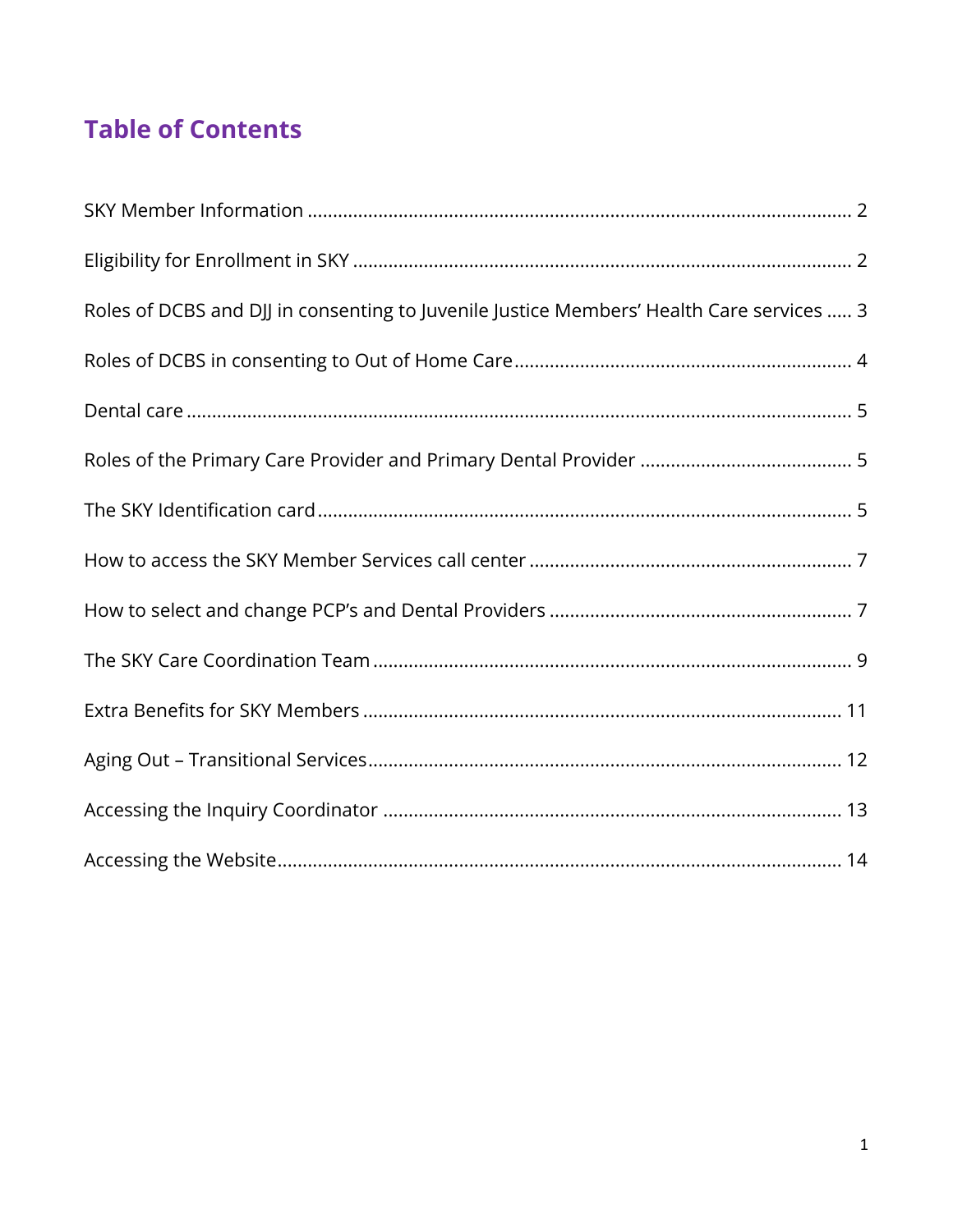## <span id="page-2-0"></span>**SKY Member Information**

#### **Supporting Kentucky Youth (SKY)**

Aetna Better Health of Kentucky is proud to serve all children in Kentucky's out of home care system, including children in foster care, children who have been adopted from foster care, former foster care members, children dually committed to the Department for Community Based Services (DCBS) and the Department of Juvenile Justice (DJJ) and the Department of Juvenile Justice (DJJ) Medicaid eligible youth. We are here to provide direct support to members, foster parents, adoptive parents, caregivers, DCBS and DJJ workers.

The SKY Member Companion Guide explains how the SKY Medicaid Program works. It includes helpful resources for SKY members and their circle of support. It will explain what services and supports are available by the SKY Medicaid program and the roles of the Primary Care Provider (PCP) and Primary Dental Provider (PDP), Care Coordination team, DCBS and DJJ workers.

## <span id="page-2-1"></span>**Eligibility for Enrollment in SKY**

Only the Department for Community Based Services (DCBS) may approve eligibility for the SKY Medicaid program. For questions about eligibility, please call the local DCBS office at **1-855-306-8959**. You may also use **kynect.ky.gov**, the Assistance and Support Programs for Kentuckians website, to find out if you qualify for programs like Medicaid or the Kentucky Children's Health Insurance Program (KCHIP).

#### **The following groups will be enrolled in the SKY Medicaid program:**

- Children in foster care
- Children in kinship & fictive care
- Youth dually committed to DCBS and DJJ
- Youth in Juvenile Justice who are Medicaid eligible
- Children 18 and under who are eligible due to being in an out of state relative placement
- Children and youth who are receiving interstate adoption assistance
- Adoption assistance children

#### **The following groups have the option to opt out of the SKY program at any time during the year**

- Adoption Assistance Children
- Former Foster Care Children up to the age of twenty-six (26)
- Children and youth who are receiving interstate adoption assistance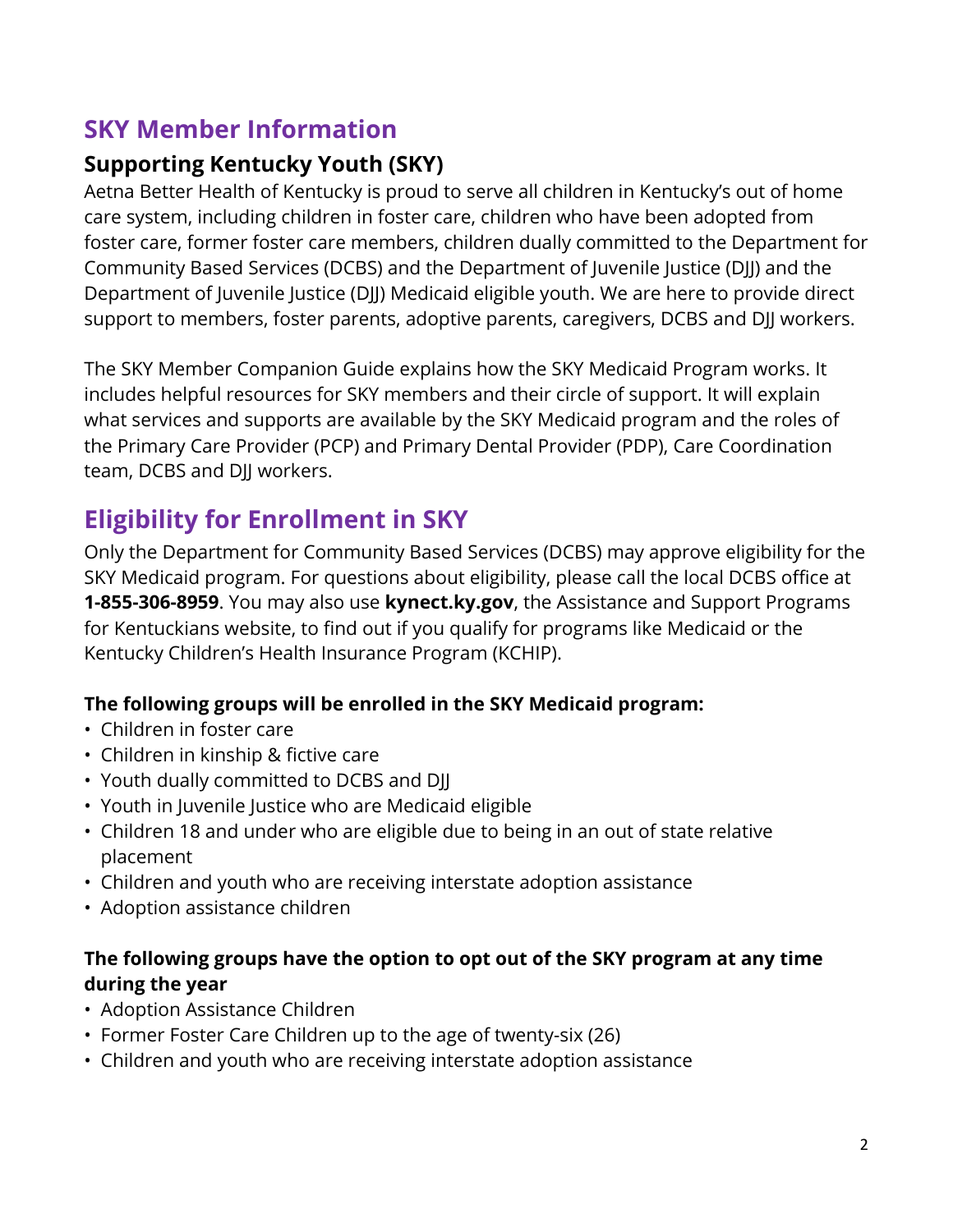#### **SKY Enrollment Exclusions**

Members receiving Supports for Community Living, Michele P, Acquired Brain Injury, Home and Community-Based or other Medicaid waivers are excluded from enrollment in the SKY program. Members receiving long-term care services are also excluded.

#### **SKY Member Disenrollment**

Adoption Assisted Children and Former Foster Care Children can choose to disenroll from SKY for any reason at any time. They can remain with Aetna Better Health of Kentucky or choose another contracted MCO to manage their benefits. If a member chooses to disenroll, we will help them by referring them to the Department of Medicaid services who will complete their disenrollment from SKY. A written request for disenrollment must be sent to the Kentucky Department for Medicaid Services.

The address is: Cabinet for Health and Family Services Department for Medicaid Services 275 East Main Street, 6E C Frankfort, KY 40621

#### **Changes in enrollment status of a Foster Care or Juvenile Justice member**

If a Foster Child or Juvenile Justice member's eligibility for SKY changes and they remain eligible for Medicaid managed care, they will remain enrolled with Aetna Better Health of Kentucky Medicaid managed care until the next enrollment period and will also receive updated Aetna Better Health enrollment materials. In the event a Foster Child or Juvenile Justice member's eligibility changes and they are no longer eligible for Medicaid managed care and is enrolled in Supplemental Security Income (SSI), they will return to the Medicaid Fee-for-Service system.

## <span id="page-3-0"></span>**Roles of DCBS and DJJ in consenting to Juvenile Justice Members' Health Care services**

As part of the admission process, each DJJ program (except detention centers) shall seek the consent of each youth's parent or legal guardian for medical, dental and behavioral health treatment on the DJJ Parental Consent Authorization Form. The parent, guardian, or legal custodian shall be informed about medical care in a language that is easily understood.

The child's worker provides a copy of the DJJ Parental Consent Authorization form to the foster parent upon the child's entry into the home. The form contains the worker and birth parent(s) signatures. Foster parents maintain a copy of the signed DJJ Parental Consent Authorization in the Medical Passport and provide a copy of the form to the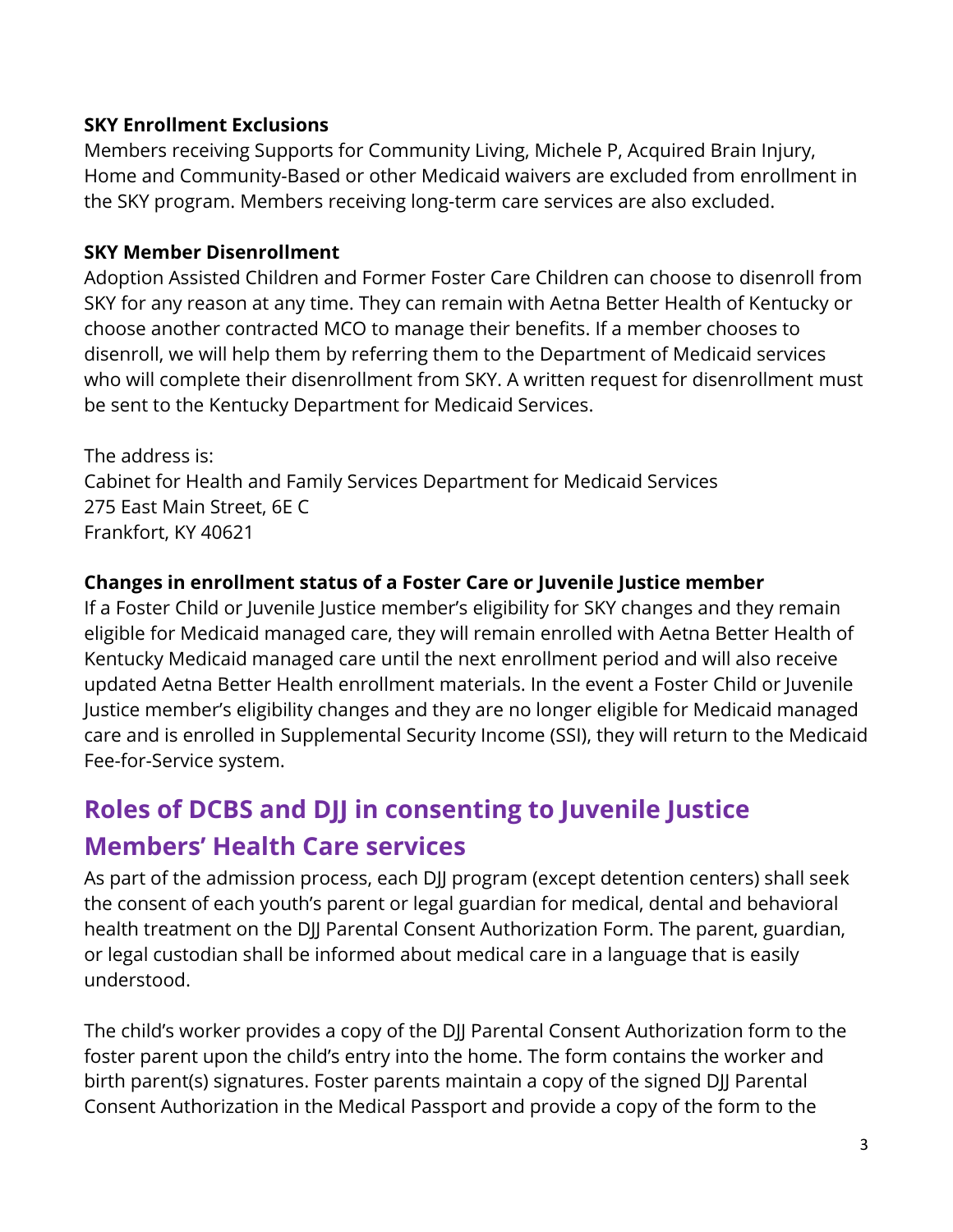medical provider when medical services are needed. The DJJ Parental Consent Authorization form, titled "Cabinet for Health and Family Services Authorization for Routine Health Care and Authorization for Non-Routine Health Care" is a form used by DCBS to authorize medical treatment to assure that a child receives prompt medical attention.

The DJJ Parental Consent Authorization form contains the following information:

- A definition of routine health care,
- A statement naming the child and attesting to the Cabinet's authority to provide routine health care,
- A definition of non-routine health care,
- Instructions to guide medical providers as to who may authorize non-routine health care,
- County contact information for medical providers to use to obtain authorization to treat a child/youth, and
- Parent and Worker signatures.

If you have questions about the use of the DJJ Parental Consent Authorization form or are in doubt as to whether a medical need is routine or non-routine, contact the child's social service worker or their supervisor for that determination.

The foster parent may authorize treatment only in an emergency, when a child needs medical treatment and the DCBS worker or Family Services Office Supervisor (FSOS) cannot be located.

## <span id="page-4-0"></span>**Roles of DCBS in consenting to Foster Care, Former Foster Care and Adoption Assistance Members' Health Care services**

Upon the child's entry into out of home care, the parent/guardian is asked to sign the DPP-106A Authorization for Health Care. If the parent or legal guardian is unavailable to consent to medical services, DCBS staff consults regional management for assistance in determining appropriate steps for consent. This may involve consultation with the regional attorney regarding the need for judicial intervention. DCBS may consent to nonroutine or routine medical procedures in the event either parent is unable to be reached. An exception may be made if the parent has provided consent prior to the medical procedure, in which case, the Family Services Office Supervisor (FSOS) may sign the consent form, which also authorizes a foster parent to sign for medical consent in nonroutine situations. The SSW or FSOS should be notified by the next working day following a medical appointment in which they could not be reached for consent. If a child is on extended commitment with the Cabinet, the youth is responsible for authorizing medical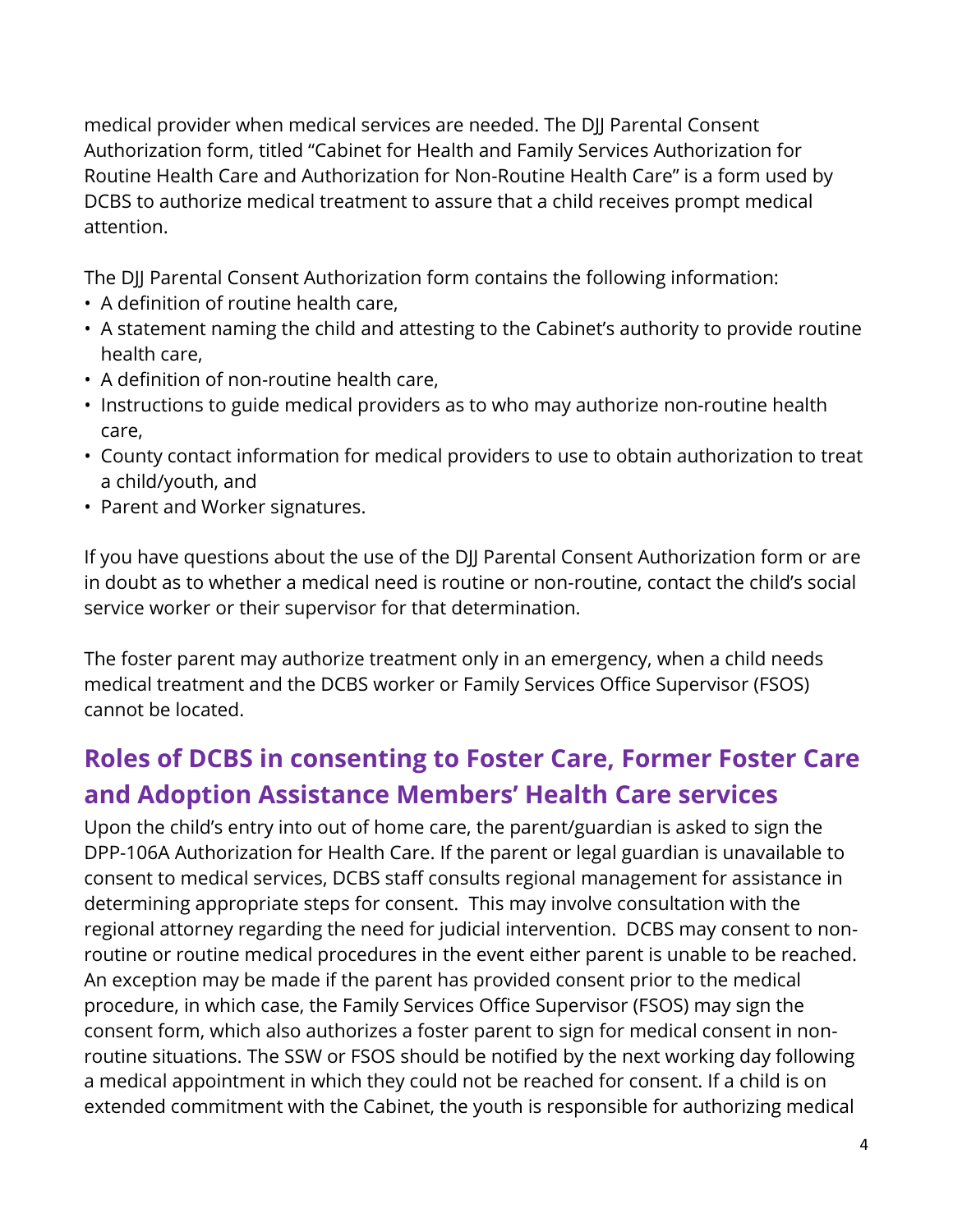treatment. If the youth is unable to consent, the child's health care proxy is responsible for authorization. If the youth, or their proxy, is unable to authorize medical treatment, the court, SSW, or FSOS is permitted to authorize treatment. The foster parent may authorize treatment only in an emergency, when a child needs medical treatment and the DCBS worker or FSOS cannot be located.

## <span id="page-5-0"></span>**Dental care**

Aetna Better Health of Kentucky covers basic dental services for adults and children under the age of 26. Children living in Kentucky must get a dental exam before they start kindergarten. SKY Aetna Better Health contracts with Avesis to provide dental, oral surgery or orthodontic services for our members.

## <span id="page-5-1"></span>**Roles of the Primary Care Provider and Primary Dental Provider**

The PCP and PDP responsibilities include but are not limited to:

- Maintaining continuity of your physical, mental and oral health care
- Making referrals for Specialty Care and other Medically Necessary services, both in and out of network, if such services are not available within Aetna Better Health's Network
- Maintaining a current Medical Record for the Member, including documentation of all PCP and Specialty Care services
- Discussing Advance Medical Directives with all Members, as appropriate
- Providing primary and preventive care, recommending or arranging for all necessary preventive health care, including EPSDT for persons under the age of twenty-one (21) years
- Documenting all care rendered in a complete and accurate Medical Record that meets or exceeds the Department's specifications
- Arranging and referring Members when clinically appropriate, to behavioral health providers
- Maintaining formalized relationships with other PCPs to refer their Members for afterhours care, during certain days, for certain services, or other reasons to extend the hours of service of their practice

## <span id="page-5-2"></span>**The SKY Identification card**

When you join Aetna Better Health SKY, each eligible family member receives their own Aetna Better Health Member ID card. This Member ID card tells the provider you are an Aetna Better Health member. The first date you may get care from Aetna Better Health is on your Member ID card.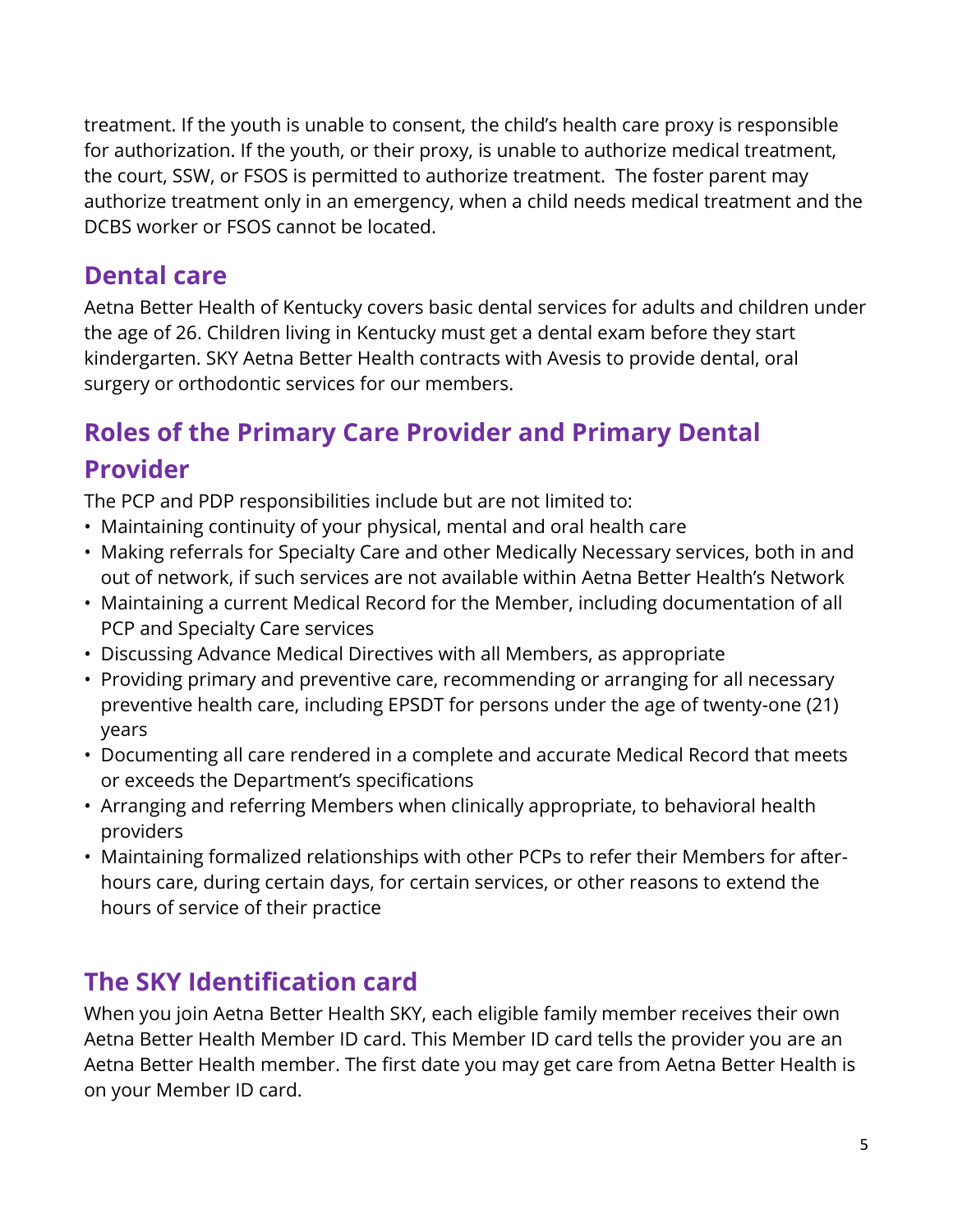#### You may also have to show a picture ID to prove you are the person whose name is on the Member ID card.



- Your Member ID/State Medicaid ID number
- Your date of birth
- Effective date
- Your Primary Care Provider (PCP) (if you have one)
- Your PCP's office phone number (if you have one)
- Your Primary Dental Provider (PDP)
- Your PDP's phone number

If you do not have a member ID card, call Member Services at **1-855-300-5528 (TTY: 711)**, Monday through Friday, 7 AM to 7 PM ET. You may also view your Member ID card on the mobile app.

#### **SKY ID Lost ID Card, Name Change, New PCP Assignment, Card Replacement**

There are several ways to replace a SKY Member's ID card if it is lost or stolen, or if the member has had a name change or a change in their PCP. These include the following:

- Printing an ID card via our portal
- Viewing the ID card via the mobile app
- Calling SKY Member Services to request a new ID card
- Contacting the SKY Care Coordinator for assistance

We will reissue an ID card within five days of the request in the following circumstances:

#### **For foster and former foster members:**

- A member, DCBS staff, caregiver, or foster parent reports a lost card
- A member has a name change
- A member, DCBS staff, caregiver, or foster parent requests a new PCP or dental provider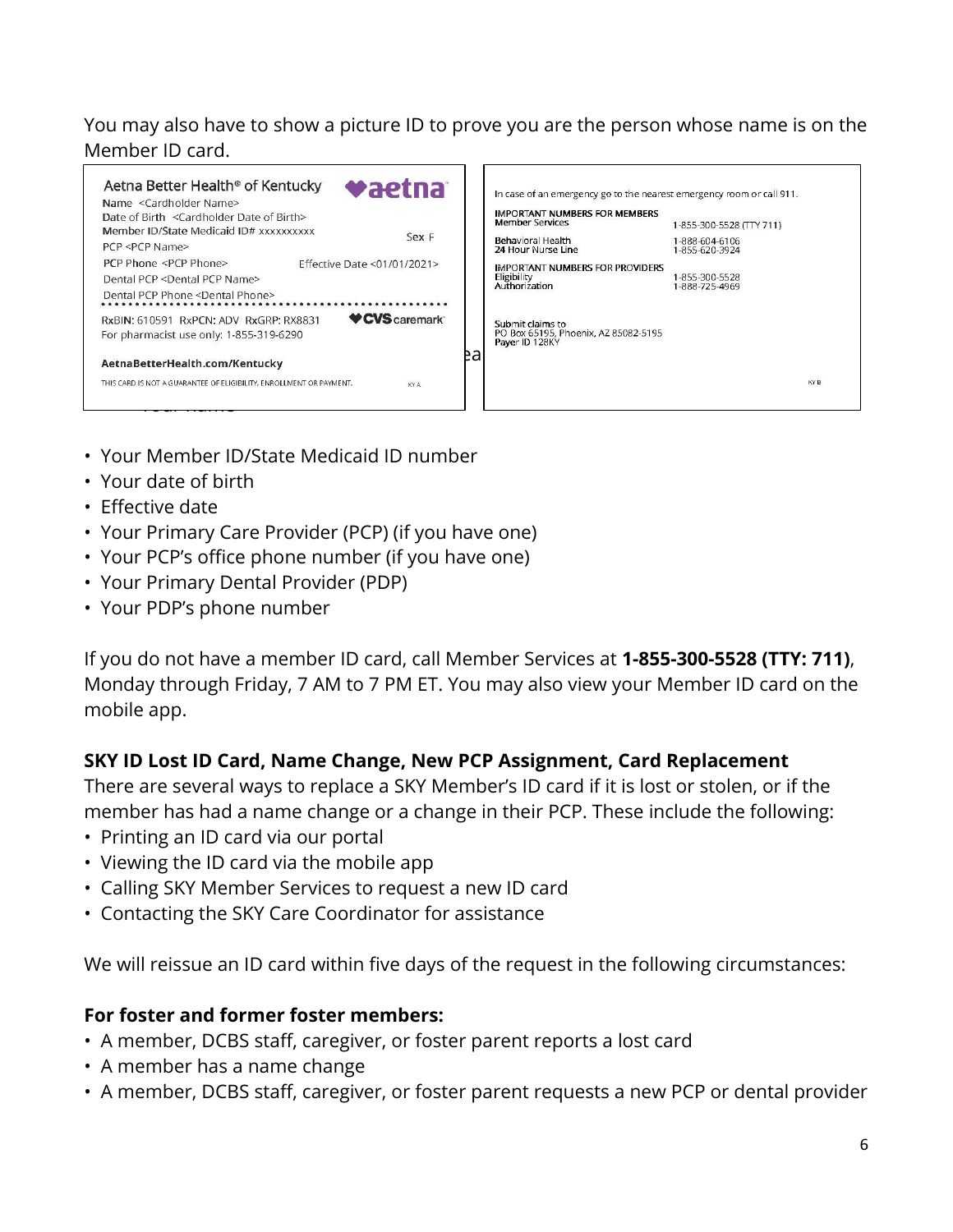- The member moves to a new placement
- Any other reason that results in a change to the information disclosed on the foster care member's ID card

#### **For AA members:**

- The member or adoptive parent reports a lost card
- The member has a name change
- The member or adoptive parent requests a new PCP
- Any other reason that results in a change to the information disclosed on the AA member's ID card.

#### **For JJ members:**

- The JJ or designated DJJ staff reports a lost card
- The II member has a name change
- The JJ member or designated DJJ staff member requests a new PCP
- The member moves to a new placement
- Any other reason that results in a change to the information disclosed on the II member's ID card

## <span id="page-7-0"></span>**How to access the SKY Member Services call center**

Member Services can answer questions about health care benefits, ID cards and Primary Care Providers (PCPs). You can also call them to get help with some health care problems. Just call 1 855 300 5528 (TTY: 711). Someone is there to answer your call 24 hours a day, 7 days a week. Our Member Services team is here to help make sure each member is treated fairly and able to exercise their rights.

## <span id="page-7-1"></span>**How to select and change PCP's and Dental Providers**

Your Primary Care Provider (PCP) is your health care provider who takes care of all your main health care needs. You can choose your PCP. Your PCP will see you for well care check-ups and medical problems. Your PCP is your medical home. A medical home helps make sure that the right medical care is available when you need it. Get to know your PCP. It helps ensure that you get medical care from someone who knows you and from someone who you feel comfortable with. Your PCP is your medical home. Your PCP takes care of all your main health care needs. Your PCP will learn about your health to prevent or detect future illness.

PCPs help keep you healthy by:

- Teaching you how to stay healthy
- Treating a health problem before it becomes serious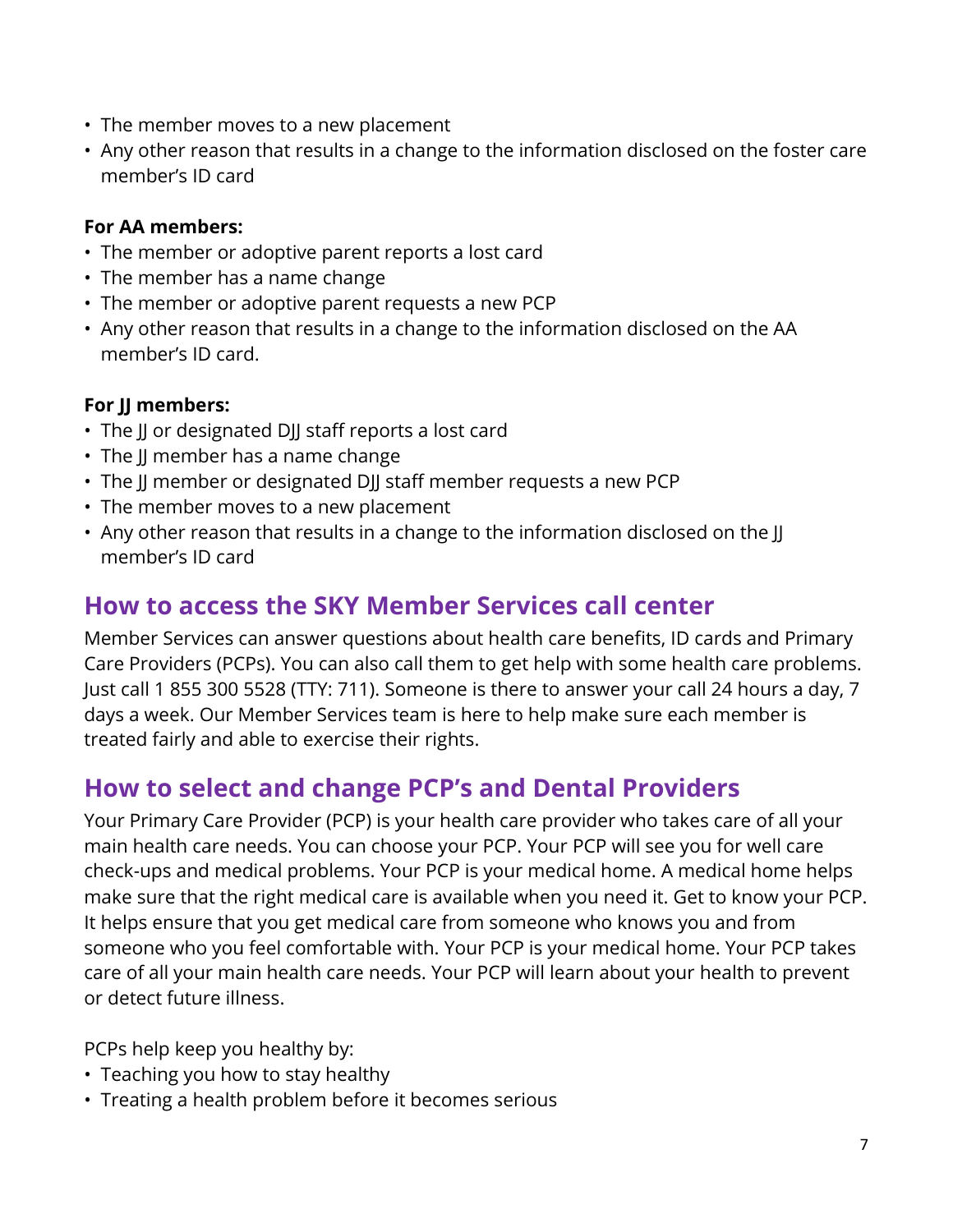- Keeping immunizations up to date
- Providing care when you are sick

All members must select a PCP except:

- Pregnant women
- Dual-eligible members (those who have both Medicaid and Medicare)
- Adults who are under state guardianship

You will receive a printed directory of PCPs when you first enroll with us and you can also access the online Provider Directory at **AetnaBetterHealth.com/Kentucky** at any time. If you have not chosen or been assigned a PCP, you may go to any PCP in the Aetna Better Health network to receive care. Once you have chosen a PCP, this is who you should receive your care from. Your PCP's name is on your member ID card. If you don't choose a PCP, we will choose one for you.

To change your PCP or dental provider, call Member Services at **1-855-300-5528 (TTY: 711)**, Monday through Friday, 7 AM to 7 PM ET. Or, you can request the change through the Member Portal on our website at **AetnaBetterHealth.com/Kentucky**. If the member is a child, the member's parent or guardian may change the PCP or dental provider.

If you choose a PCP who is not taking new patients, you will have to choose another PCP. If your family doctor is not part of Aetna Better Health's network, you'll have to choose someone else (you can also ask if your family doctor would like to join our plan). There are benefits to keeping your PCP. The better they get to know you, the better they can treat you. You can change your PCP 90 (ninety) days after the initial assignment and once a year or any time for any reason approved by Aetna Better Health of Kentucky.

In some cases, your PCP may ask that you be removed from his or her practice. If this happens, you'll get a new PCP. Some reasons your PCP may ask for this change may be that:

- You and your PCP do not get along
- Your PCP cannot meet your medical needs
- You miss appointments

Aetna Better Health may also decide to change your PCP. We will notify you if this happens. We will also notify you if your PCP is no longer in our network. In this case, we will help you select a new PCP. It's very important to show up for your scheduled appointments. If you can't go to your appointment, cancel the appointment at least 24 hours before the appointment.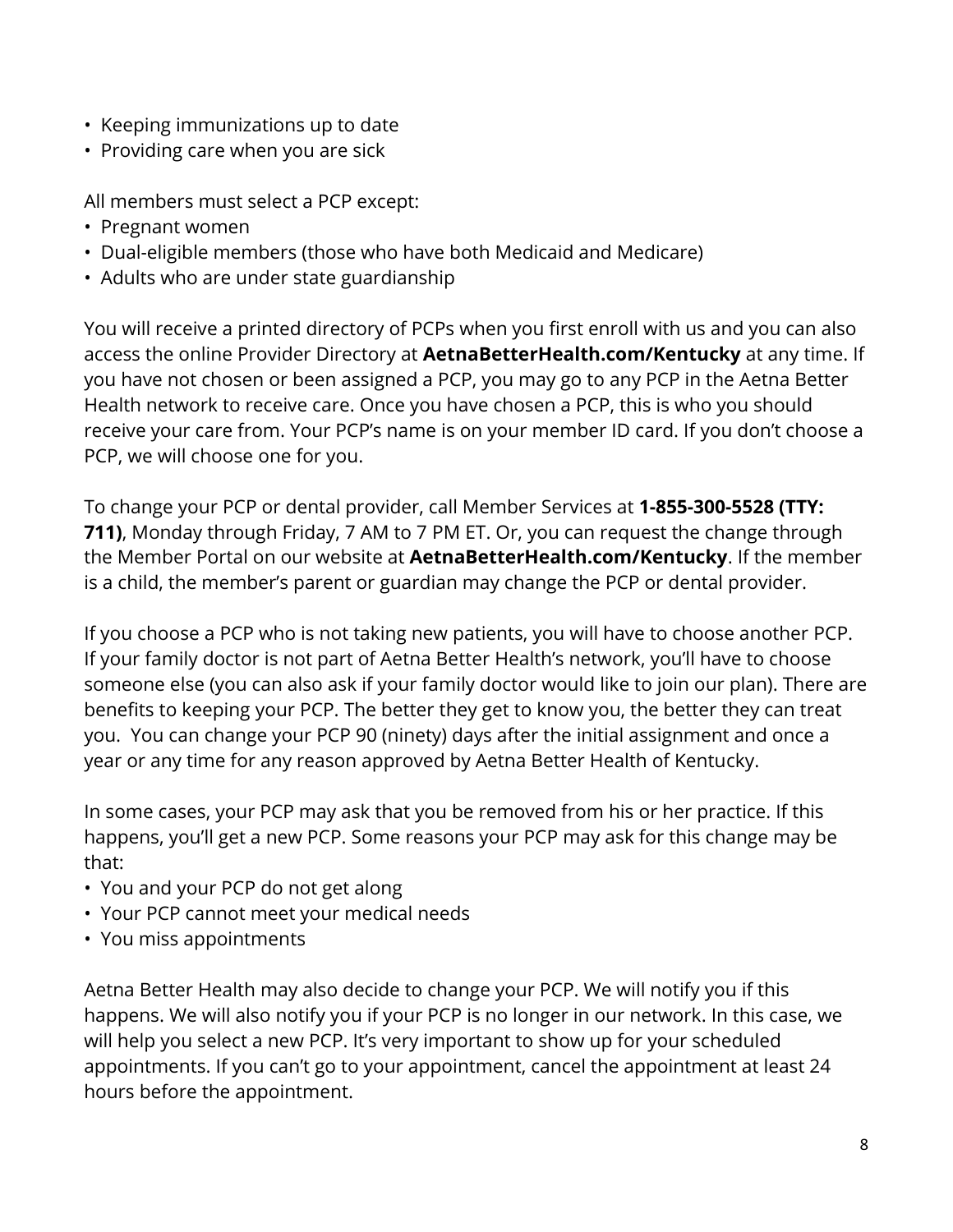If your PCP is not in his or her office when you need care, just ask to see another provider in the group. There may be a provider on call that you could see.

If you have a serious condition or chronic illness, you may ask to have a specialist as your PCP. Specialists may act as PCPs for members with special needs. However, the specialist must agree to be your PCP. Call Member Services at **1-855-300-5528 (TTY:711),** Monday through Friday, 7 AM to 7 PM ET, to make this request.

Your Primary Care Dentist (PCD) is your dentist that will take care of your oral health needs. You can choose your PCD. Your PCD is your oral health home. A PCD helps make sure that you receive the right oral health care. Get to know your PCD and they will care for your oral health needs.

The dental provider network is the group of dentists and specialty dentists. You will get your covered dental preventive and routine care through our network. If you need a dental specialist, your PCD will refer you to a specialist in our network.

To find a dentist, you can access the online Provider Directory at **AetnaBetterHealth.com/Kentucky** at any time. Once you have chosen a PCD, this is who you should receive your dental care from. If you don't choose a PCD, we will choose one for you.

If you want to change your PCD, you must choose a PCD from our dental provider network. Be sure your PCD is taking new patients. To make a change, please call Member Services at **1-855-300-5528 (TTY: 711)**, Monday through Friday, 7 AM to 7 PM ET.

For urgent or emergency dental care, call your PCD. If you would like assistance to schedule an appointment, call Member Services at **1-855-300-5528 (TTY: 711)**, Monday through Friday, 7 AM to 7 PM ET.

## <span id="page-9-0"></span>**The SKY Care Coordination Team**

All SKY members will have access to care coordination services provided by a Care Coordination Team. The Care Coordination Team is led by a Care Coordinator who will be assigned upon enrollment into the SKY program. Regional-based Care Coordination Teams are at the center of care for SKY members and in addition to the member and the Care Coordinator, may include:

• Nurse care coordinator to assist with Medically Complex Children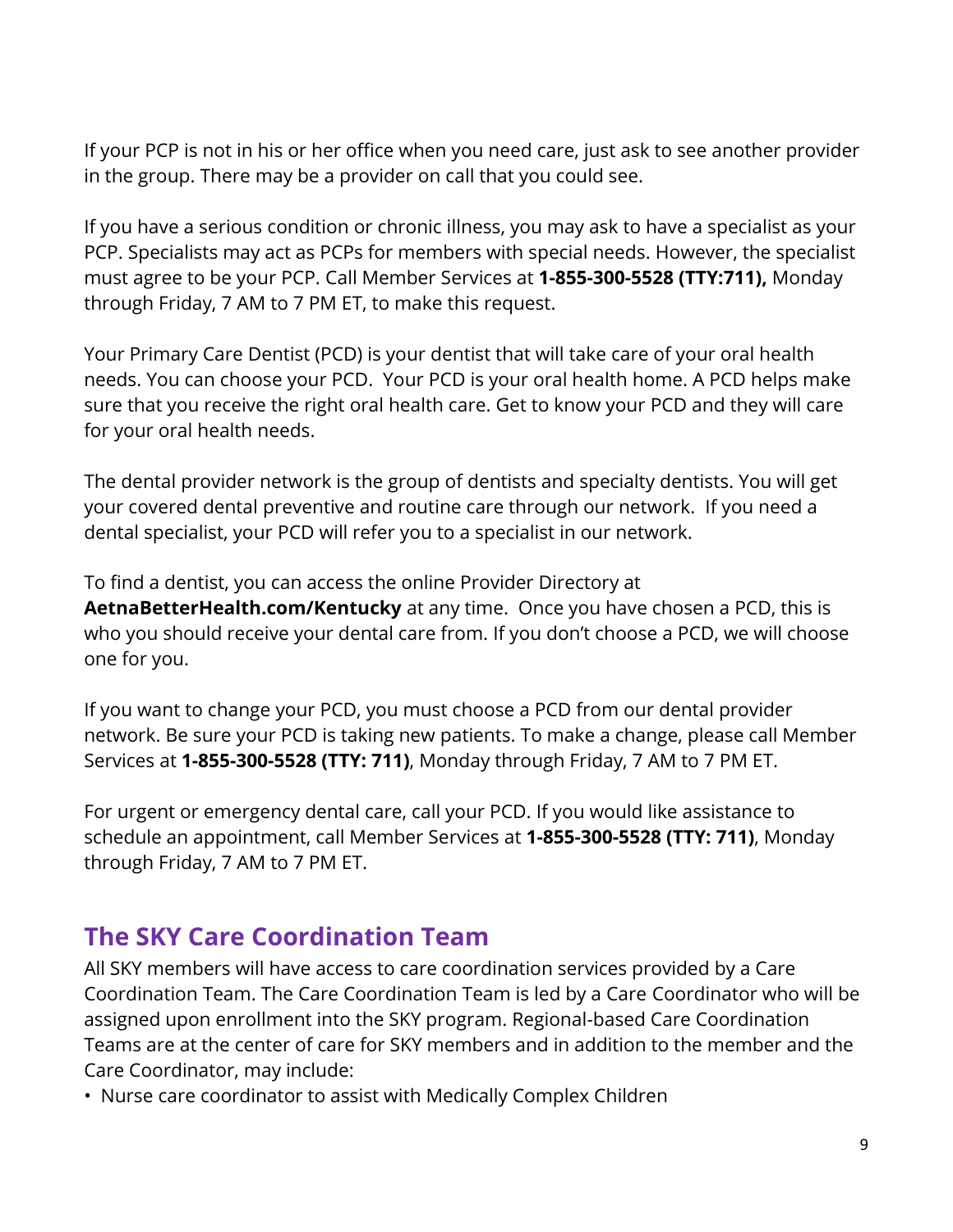- A Behavioral Health Clinician
- A Behavioral Health Specialist
- A Family peer support specialist
- A hospital-based Case Manager

With the appropriate consent, the Care Coordinator will also invite PCPs, primary dental providers, and other providers to participate in the Care Coordination Team.

#### **Role of Care Coordinators and the Care Coordination Team**

The SKY member's Care Coordinator leads their Care Coordination Team and helps the member, guardians, parents, DCBS worker, DJJ worker and caregivers navigate the health care system. As needed, the Care Coordinator will hold Care Coordination Team meetings and make sure that SKY members, providers, foster parents, adoptive parents, caregivers, parents, DCBS and DJJ have all the information needed about community resources that are available to help the member.

Care Coordinators/Care Coordination Teams help to meet the needs of SKY members by:

- Providing information to assist providers, members, foster parents, adoptive parents, caregivers, parents, DCBS and DJJ coordinate services
- Ensuring members have access to primary, dental, and specialty care by helping obtain and schedule appointments
- Expediting assessments that help with determining DCBS and DJJ placements
- Arranging community supports and referrals to community-based resources
- Collaborating with PCPs, primary dental providers, specialists and prior MCOs if needed to ensure continuity of care for SKY members

The Care Coordinator is also the single point of contact that will help to ensure that all required assessments and screenings are initiated upon initial enrollment of youth with SKY and are completed within the timeframes specified by the State.

The Care Coordinator will:

- Help coordinate the assignment of a PCP and facilitate a physical health screening and/ or treatment as needed within the required timeframe
- Help schedule a medical exam, visual exam and dental exam within the required timeframe
- Help schedule a mental health screening within the required timeframe
- Arrange for services when screenings indicate further assessment or treatment is needed
- Arrange for a youth to have a complete medical, dental, and visual exam yearly.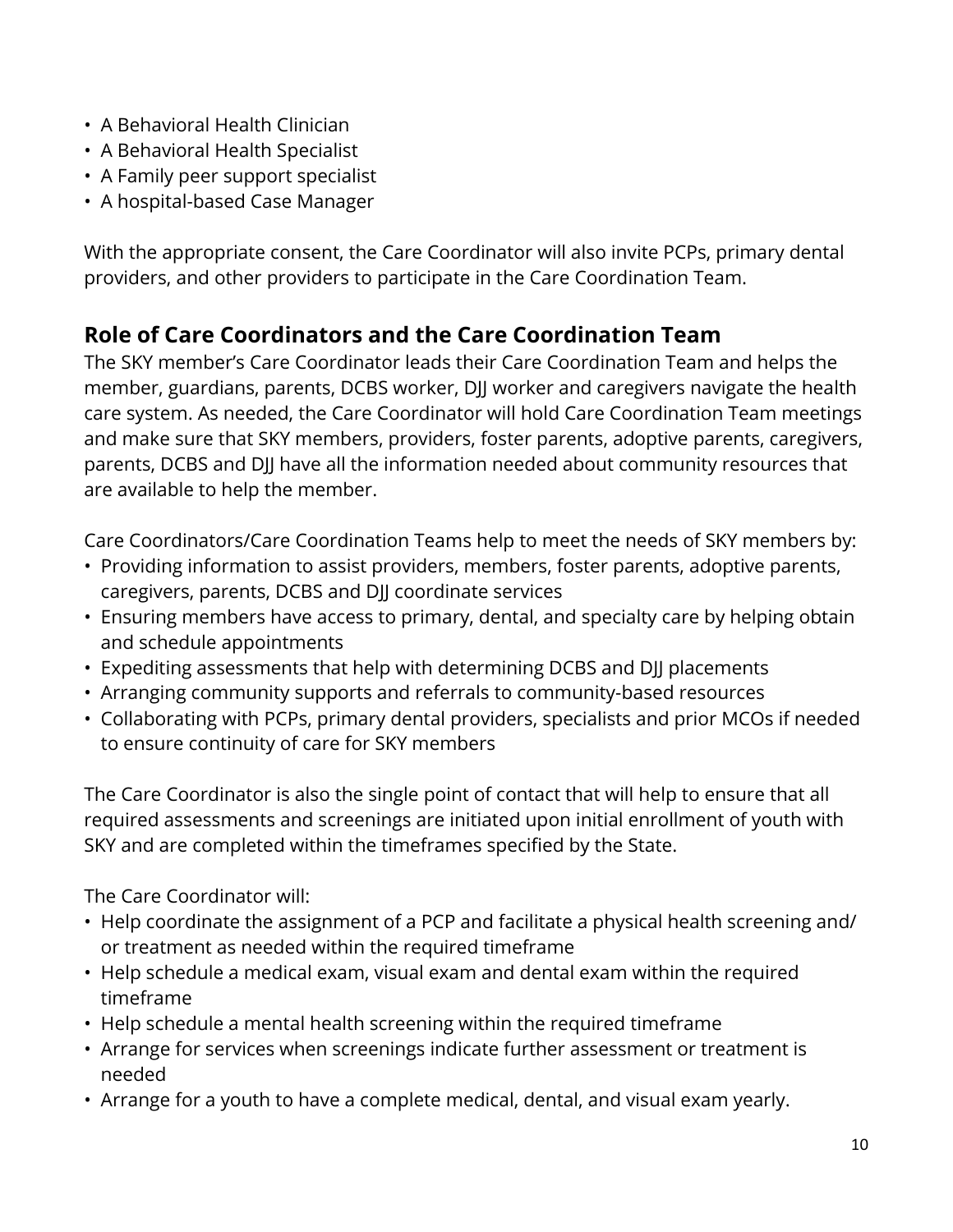#### **Levels of Care Management/Care Coordination Services**

SKY members will receive Care Coordination services according to their individual needs. The level of intensity and frequency of Care Coordination services is based on information from assessments, caregivers, providers, parents, adoptive parents, DCBS and DJJ workers.

SKY members may receive the following levels of Care Coordination services:

- Care Management
- Intensive Care Coordination
- Complex Care Coordination

#### **Accessing the Care Coordination team**

Aetna Better Health of Kentucky's Care Coordination Team are here to help our members, as well as their families, guardians, foster parents, and primary care providers and dental providers. We can help with changes and provide information so that members and caregivers are better prepared and informed about health care decisions and goals.

Our Care Coordination team will call new members to complete a health risk assessment.

To contact the Care Coordination Team, or you have any questions about the program, call Member Services at **1-855-300-5528 (TTY:711)**, Monday through Friday, 7 AM to 7 PM ET. Ask to speak to a care manager or look for us online at AetnaBetterHealth.com/Kentucky.

## <span id="page-11-0"></span>**Extra Benefits for SKY Members**

The SKY program serves children and youth in foster care, children who have been adopted from foster care, former foster care members, children dually committed to the Department for Community Based Services (DCBS) and the Department of Juvenile Justice (DJJ) and the Department of Juvenile Justice (DJJ) Medicaid eligible youth, who can receive these extra benefits:

| <b>Extra Benefits</b>        |                                             |
|------------------------------|---------------------------------------------|
| Connections for Life (13-17) | Free smartphone and wireless plan (eligible |
|                              | members who are not in a stable placement). |
| Connections for Life (18-26) | Free laptop for eligible members            |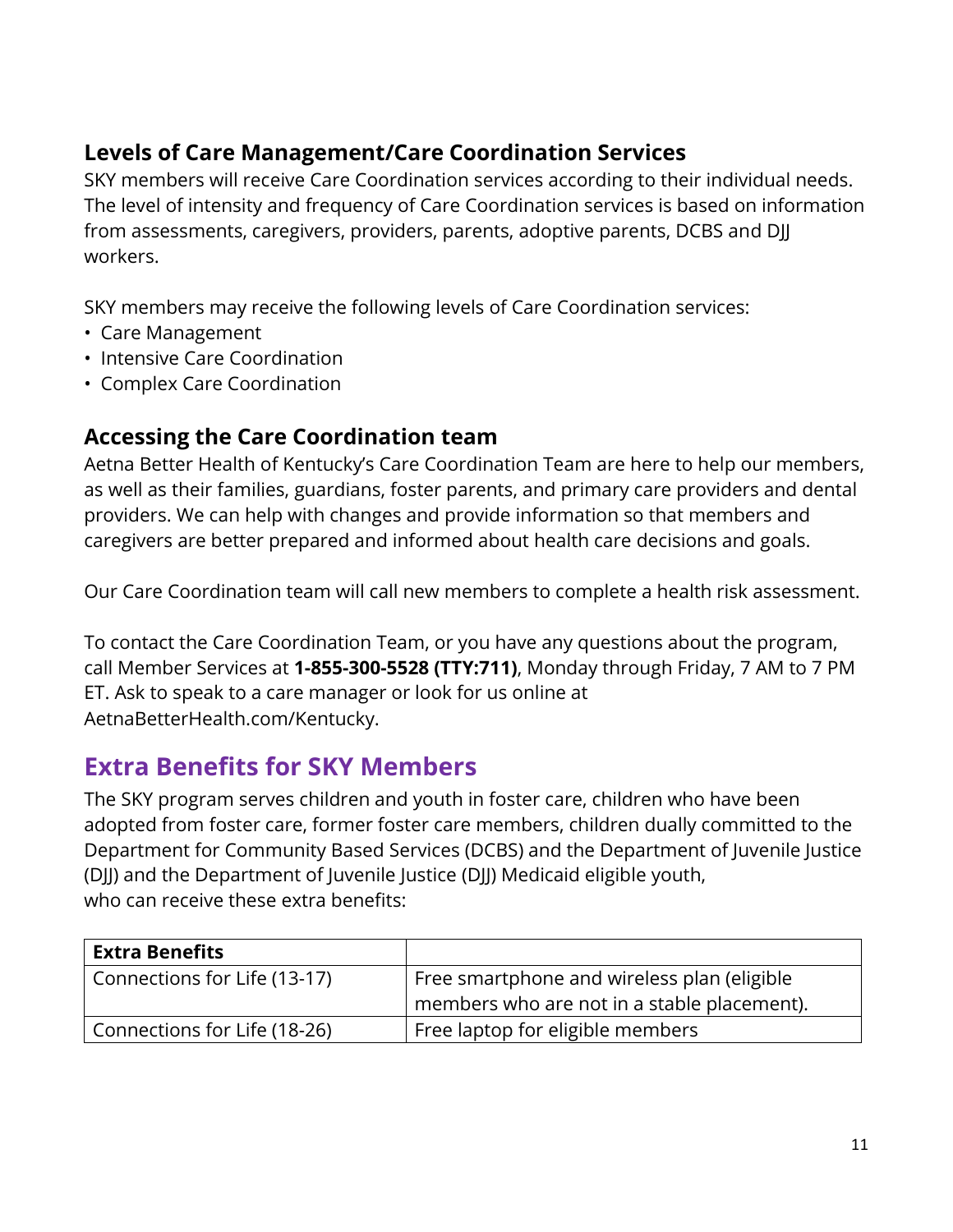| SKY Duffle Bag Program | Duffle bags filled with personal hygiene items,<br>supplies and a blanket to SKY members that are<br>going from one home to another. |
|------------------------|--------------------------------------------------------------------------------------------------------------------------------------|
| Birthday in a Box      | Eligible members get a "birthday in a box" that<br>includes party supplies and a gift.                                               |

## <span id="page-12-0"></span>**Aging Out – Transitional Services**

Aetna understands the transition into adulthood is an important and difficult time and we help our SKY members to learn the skills needed to be healthy and productive adults. Aetna offers support to our members who are transitioning out of the foster care and juvenile justice systems. The Care Coordination Team will make sure to help these members develop their own transitional care plans that will include:

- Specific options for housing
- Health insurance
- Education
- Mentoring/peer support opportunities
- Continuing support services
- Workforce supports
- Employment services

For SKY members ages **12-15**, Aetna will help to develop independent living skills and basic daily living skills such as cooking, doing laundry and money management through the Getting on T.R.A.C.K (Transition Ready Assistance and Core Knowledge) program. This program involves help from organizations out in the community and offers specific training classes.

The SKY member's Care Coordinator will help them get engaged in this program and the classes will be held at community organizations throughout Kentucky.

At **15 years old**, SKY youth, if in agreement and with permission from the Department for Community Based Services (DCBS) social worker, is referred to formal Life Skills classes and has the opportunity to complete aptitude tests and job interest surveys using tools such as the U.S. Department of Labor's O\*NET Interest Profiler.

When the youth is **16 years old**, the care coordinator collaborates with DCBS and DJJ (if involved) to make certain that youth becomes enrolled in state formal life skills classes (John H. Chafee Foster Care Independence Program).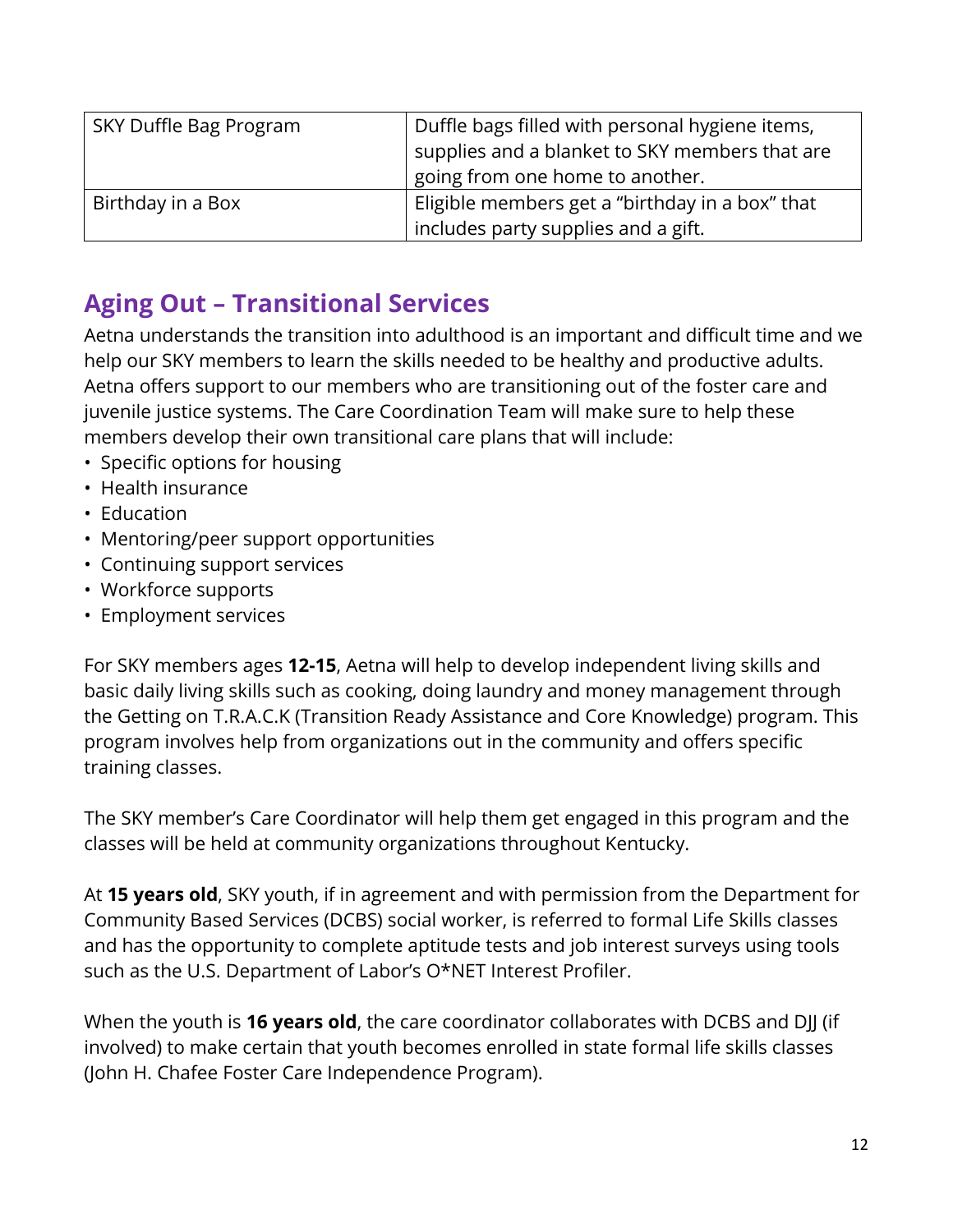When the member turns **17 years old**, Aetna also supports members, as well as DCBS and DJJ, in the formal transition planning process. To help youth work on their transition plans, Aetna will utilize easy-to-use tools such as the Department of Education's Foster Care Transition Toolkit and the Planning Tool for Transition Planning for Youth with Disabilities from the Child Welfare System to Adulthood (Juvenile Law Center) to help youth plan their next steps. Transition planning will be incorporated into Care Coordination Team meetings.

SKY members that are **18 years old** will have support and assistance as they enter adulthood. DCBS involved youth have the option to extend their involvement in the foster care system. This extension allows 18- to 21-year-olds to stay in or re-enter foster care. For those youth who choose to end commitment at 18, the Care Coordinator will help the youth identify and prioritize their needs. SKY members will have access to community supports, including **Regional Independent Living Coordinators**, to assist with their transition planning.

For youth that are **20 years old**, the Care Coordination Team will help to ensure that care coordination, housing, education, and financial support are included in their transitional care plan. These are critical skills to help ensure SKY members will be empowered to make decisions regarding the services they need during and after their transition into adulthood.

For youth that are **21 years old**, the Care Coordination Team's primary focus will be on aftercare planning (when the youth transitions out of the children's system).

## <span id="page-13-0"></span>**Accessing the Inquiry Coordinator**

The Inquiry Coordinator works with SKY Members, families, and providers to make sure they are aware of how to file grievances and appeals and provide training to SKY staff to reduce areas of concern. The Inquiry Coordinator works for the member to make recommendations for any changes needed to improve either care is provided or the way in which care is delivered. These recommendations are provided to SKY, the Department of Medicaid Services, DCBS, and DJJ on inquiries and complaints made by/for SKY members and providers. You can reach the Inquiry Coordinator by calling **1-855-300-5528 (TTY:711).**

For more information on filing a grievance, see Appeals and Grievances (page 41 in your handbook).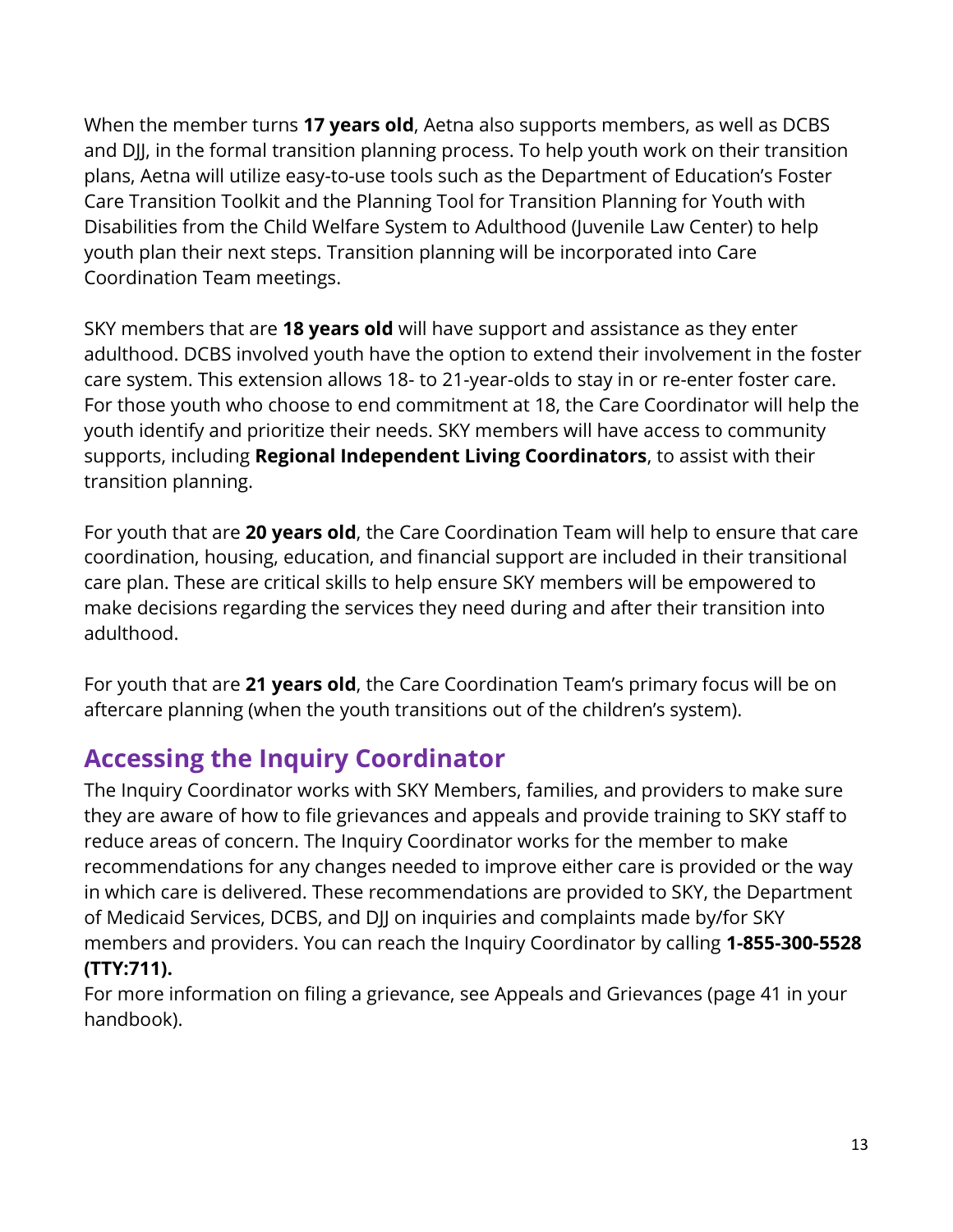## <span id="page-14-0"></span>**Accessing the Website**

You can get up to date information about your Aetna Better Health plan on our website at **AetnaBetterHealth.com/Kentucky**. You can visit our website to get information about the services we provide, our provider network, frequently asked questions, contact phone numbers and email addresses. Need help? Just call **1-855-300-5528 (TTY:711)**.